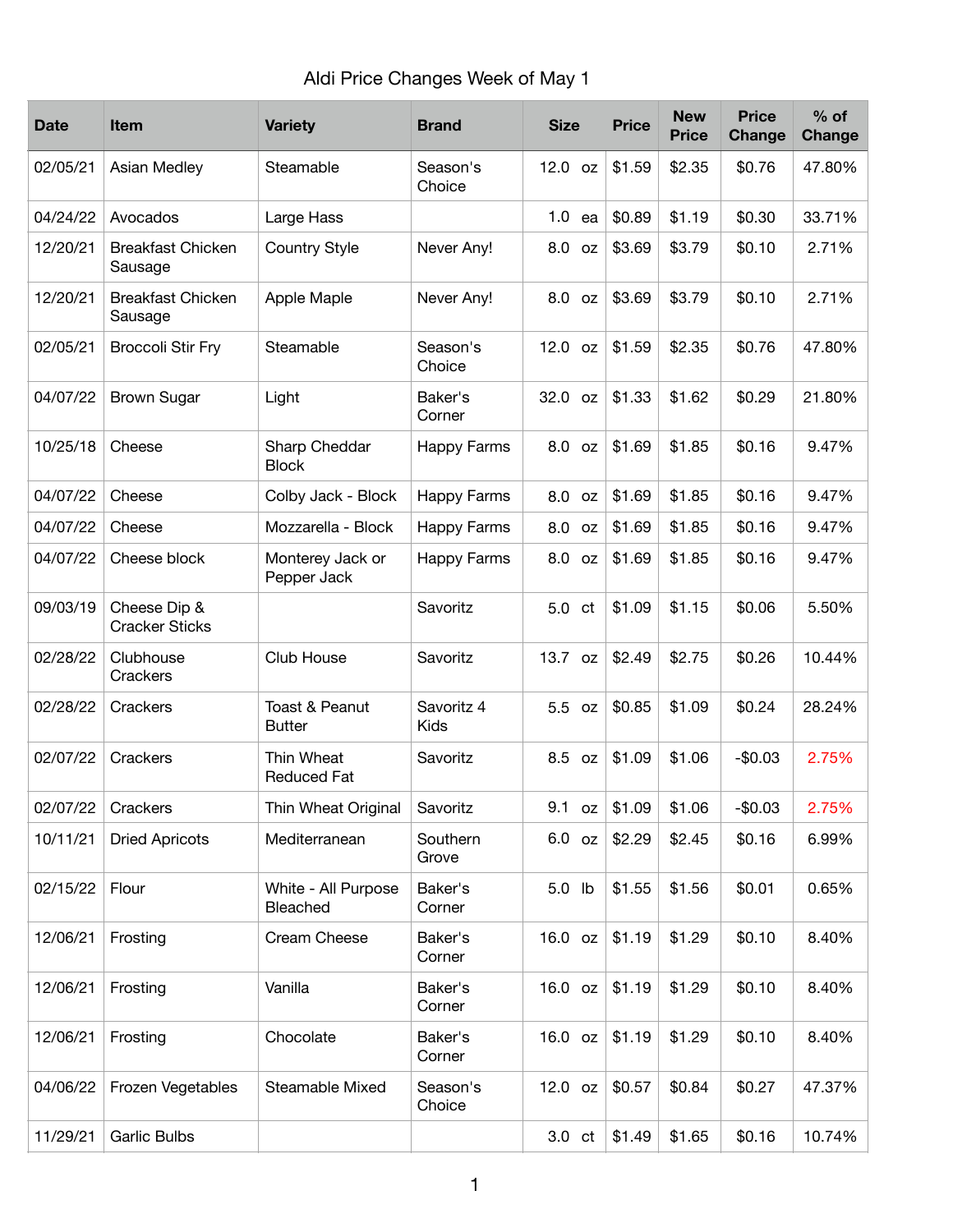| 05/14/19 | Gluten Free Granola               | Raisin Almond<br>Honey                  | liveGfree                  | $12.0$ oz         | \$3.49 | \$3.55 | \$0.06   | 1.72%  |
|----------|-----------------------------------|-----------------------------------------|----------------------------|-------------------|--------|--------|----------|--------|
| 05/14/19 | Gluten Free Granola               | Apple Almond<br>Honey                   | liveGfree                  | $12.0$ oz         | \$3.49 | \$3.55 | \$0.06   | 1.72%  |
| 05/14/19 | Gluten Free Granola               | <b>Cranberry Cashew</b><br>Honey        | liveGfree                  | $12.0$ oz         | \$3.49 | \$3.55 | \$0.06   | 1.72%  |
| 08/17/20 | <b>Gourmet Medley</b><br>Tomatoes |                                         |                            | $12.0$ oz         | \$2.89 | \$3.99 | \$1.10   | 38.06% |
| 04/25/22 | Grapes                            | Red, sold per lb.                       |                            | $1.0$ lb          | \$1.59 | \$1.39 | $-$0.20$ | 12.58% |
| 05/23/19 | <b>Ground Coffee</b>              | French Roast or<br><b>House Blend</b>   | Barissimo                  | 12.0<br><b>OZ</b> | \$3.79 | \$3.99 | \$0.20   | 5.28%  |
| 03/28/21 | <b>Ground Coffee</b>              | Donut Store Blend                       | Barissimo                  | 12.0 oz           | \$3.69 | \$3.99 | \$0.30   | 8.13%  |
| 03/28/21 | <b>Ground Coffee</b>              | <b>Breakfast Blend</b>                  | Barissimo                  | 12.0<br><b>OZ</b> | \$3.69 | \$3.99 | \$0.30   | 8.13%  |
| 04/18/22 | <b>Kids Bltes</b>                 | <b>Broccoli</b>                         | <b>Simply Nature</b>       | 12.0 oz           | \$3.79 | \$4.19 | \$0.40   | 10.55% |
| 04/18/22 | <b>Kids Bltes</b>                 | Spinach & Kale                          | <b>Simply Nature</b>       | $12.0$ oz         | \$3.79 | \$4.19 | \$0.40   | 10.55% |
| 04/18/22 | <b>Kids Bltes</b>                 | <b>Sweet Potato</b>                     | <b>Simply Nature</b>       | 12.0<br><b>OZ</b> | \$3.79 | \$4.19 | \$0.40   | 10.55% |
| 01/31/22 | Kiwi                              |                                         | <b>Mighties</b>            | $2.0$ lb          | \$4.39 | \$3.99 | $-$0.40$ | 9.11%  |
| 04/07/22 | Maple Syrup                       | 100% Pure                               | Specially<br>Selected      | 12.5 oz           | \$7.49 | \$6.49 | $-$1.00$ | 13.35% |
| 02/25/22 | Mini Avocados                     |                                         |                            | 6.0 ct            | \$2.99 | \$4.60 | \$1.61   | 53.85% |
| 02/28/22 | Mini Sandwich<br>Crackers         | Mini Crackers -<br><b>Peanut Butter</b> | Savoritz                   | 8.8 oz            | \$2.89 | \$2.95 | \$0.06   | 2.08%  |
| 05/17/21 | Onions                            | Vidalia                                 |                            | $2.0$ lb          | \$1.49 | \$1.99 | \$0.50   | 33.56% |
| 02/28/22 | Pasta                             | Organic Spaghetti                       | <b>Simply Nature</b>       | 1.0<br>lb         | \$1.59 | \$1.99 | \$0.40   | 25.16% |
| 02/28/22 | Pasta                             | Organic Linguine                        | <b>Simply Nature</b>       | 16.0 oz           | \$1.59 | \$1.99 | \$0.40   | 25.16% |
| 02/28/22 | Pasta                             | Organic Whole<br>Wheat Spaghetti        | <b>Simply Nature</b>       | 16.0 oz           | \$1.59 | \$1.99 | \$0.40   | 25.16% |
| 02/28/22 | Potatoes                          | Yellow                                  |                            | 5.0 lb            | \$4.59 | \$4.79 | \$0.20   | 4.36%  |
| 06/14/21 | Potatoes                          | <b>Baking</b>                           |                            | 5.0 lb            | \$3.19 | \$4.29 | \$1.10   | 34.48% |
| 01/04/21 | Salad Kits                        | Southwest                               | <b>Little Salad</b><br>Bar | 12.0 oz           | \$1.99 | \$3.29 | \$1.30   | 65.33% |
| 09/20/21 | Spaghetti Squash                  |                                         |                            | $1.0$ lb          | \$0.69 | \$1.15 | \$0.46   | 66.67% |
| 04/18/22 | Strawberries                      |                                         |                            | $1.0$ lb          | \$1.79 | \$1.99 | \$0.20   | 11.17% |
| 02/04/19 | Sweet Butter Salad                |                                         | <b>Little Salad</b><br>Bar | $1.0$ ea          | \$1.99 | \$2.59 | \$0.60   | 30.15% |
| 02/07/22 | Sweet Corn                        | Corn on the Cob                         |                            | 4.0 ct            | \$3.99 | \$4.39 | \$0.40   | 10.03% |
| 02/05/21 | Sweet Corn                        | Organic now 10 oz.                      | <b>Simply Nature</b>       | 16.0 oz           | \$2.15 | \$1.25 | $-$0.90$ | 41.86% |
| 02/06/21 | <b>Sweet Peppers</b>              |                                         | Wild Wonder                | 12.0 oz           | \$3.49 | \$2.99 | $-$0.50$ | 14.33% |